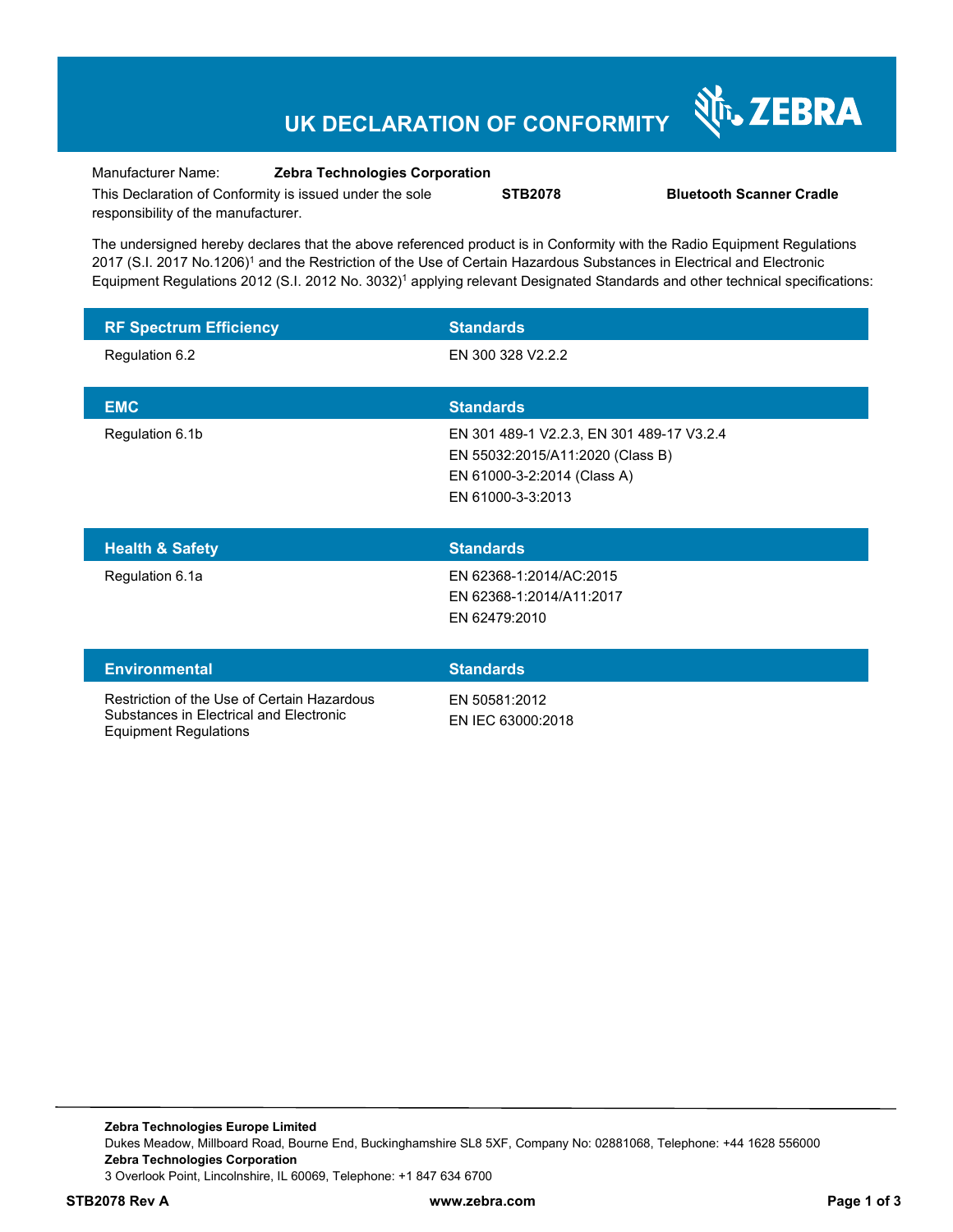# **UK DECLARATION OF CONFORMITY**



With regard to the Radio Equipment Regulations 2017 (S.I. 2017 No.1206)<sup>1</sup>, the conformity assessment procedure referred to in regulation 41(4)(a) and detailed in Schedule 2 has been followed.

1 As amended by applicable EU withdrawal legislation implemented at the time of issuing this declaration

#### **Signed on behalf of Zebra Technologies Corporation**

*(Signature of authorized person)* Marco Belli Rev: A Sr. Manager, Regulatory **Date: 20 May 2021** Place: Bourne End, UK